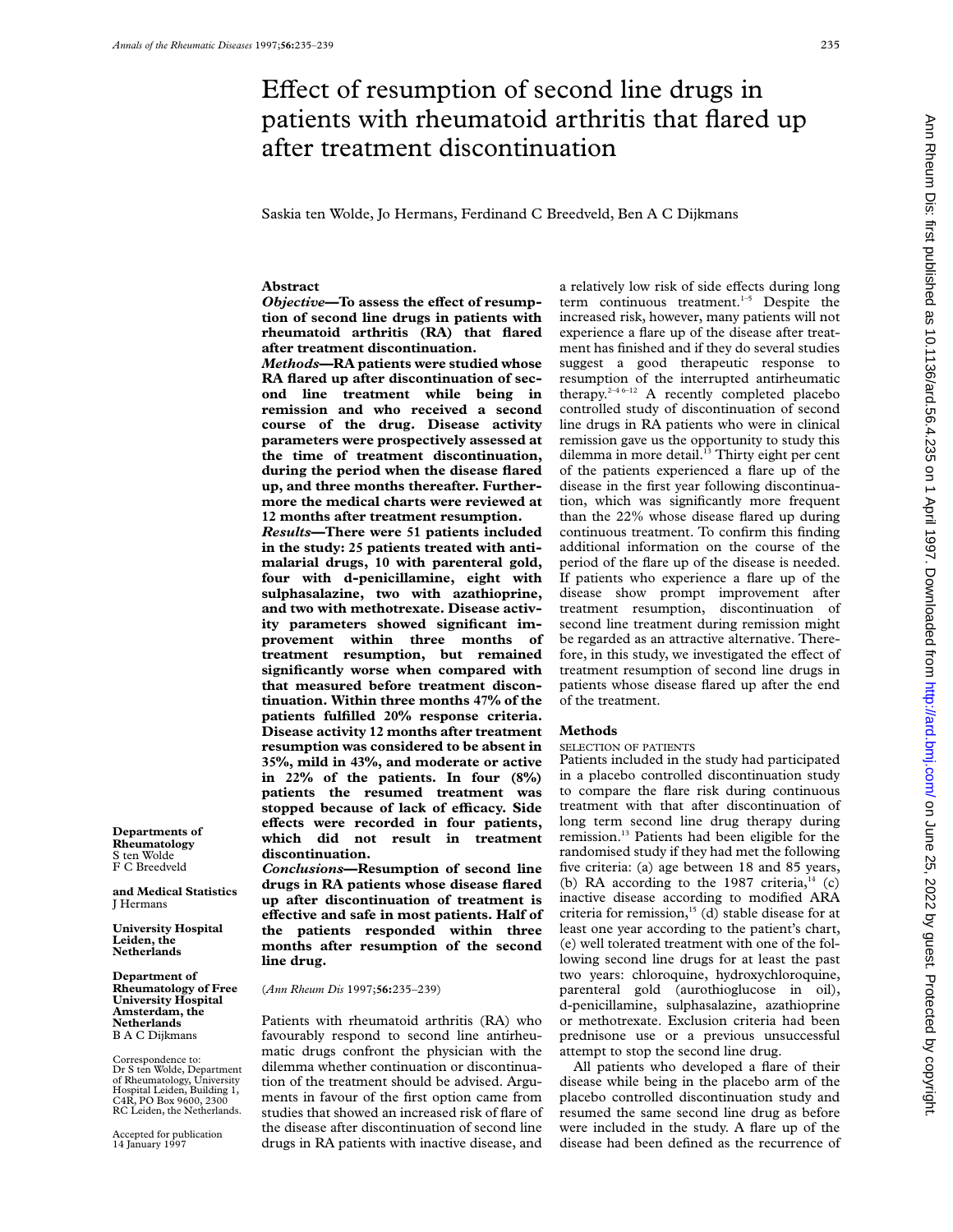synovitis such that discontinuation of the protocol was considered necessary. It was strongly advised to the treating rheumatologist to treat the patient whose disease flared up with the same second line drug as before the start of the placebo controlled study. It should be emphasised that this study is observational and not a double blind placebo controlled study.

## FOLLOW UP ASSESSMENTS

At the moment of the flare up of the disease and three months thereafter the patients were assessed by one observer. The following demographic and disease characteristics had been recorded: sex, age, disease duration of RA, the presence of erosions on hand and foot radiographs and an ever positive rheumatoid factor (RF) at entry of the placebo controlled study. The following variables of disease activity were measured: (a) anamnestic pain at rest and on active movement on a four point scale  $(0=$  no pain,  $1=$  mild,  $2=$  moderate, and  $3=$ severe); (b) fatigue scored on a four point scale ( $0=$  no fatigue,  $1=$  mild,  $3=$  moderate, and  $3=$ severe); (c) duration of morning stiffness (minutes); (d) grip strength; (e) joint examination for pain using the Ritchie articular index $16$  and for soft tissue swelling, whereby groups of joints, for example, metacarpophalangeal or proximal joints, were considered as one joint on each side (maximum number of swollen joints was therefore 22); (f) functional ability measured by a Health Assessment Questionnaire (HAQ); (g) laboratory tests included a complete blood count, erythrocyte sedimentation rate (ESR), and serum C reactive protein (CRP) concentration. Furthermore at the moment of second line drug discontinuation and the moment of second line drug resumption treatment with non-steroidal anti-inflammatory drugs (NSAIDs) was recorded.

Twelve months after the development of a flare up of the disease and treatment resumption the second line drug therapy and the doctor's judgement of the whole of the disease activity (remission, mild, moderate or severe disease activity) were recorded.

During the first three months of follow up the patient was asked whether possible side effects had been noticed and safety as measured with laboratory tests were also registered. At 12 months the adverse events registered in the medical chart were recorded.

To assess the number of individual patients that improved, modified Paulus criteria<sup>17</sup> for 20% improvement were used. A responder to treatment resumption experienced 20% or more improvement in three of the following four disease activity parameters: Ritchie articular index, number of swollen joints, ESR, and duration of morning stiffness, and at least one point improvement on the four point scale for anamnestic pain at rest, or on active movement, or both.

As the response to treatment resumption could have been influenced by the severity of a flare up of the disease the following criteria were used for a severe flare: (1) three or more swollen joints and (2) two or more of the following three criteria: (a) Ritchie articular index of more than 9; (b) duration of morning stiffness more than 45 minutes; (c) ESR of more than 28 mm/1st h for men and 38 mm/ 1st h for women.

#### STATISTICAL ANALYSIS

Changes in the disease activity parameters of patients treated with a second course of the second line drug therapy that had been stopped were analysed with a paired Student's *t* test and Wilcoxon signed rank test for the following comparisons: (a) between the moment of flare and three months after treatment resumption, and (b) between the moment of treatment discontinuation and three months after treatment resumption.

To analyse the relation between the duration of discontinued treatment in weeks and the occurrence of a response three months after treatment resumption a Mann-Whitney U test was performed.

# **Results**

## PATIENT POPULATION

A flare up of the disease had occurred in 53 RA patients while being in the placebo arm of the placebo controlled discontinuation study (fig 1). Table 1 summarises the demographic and disease characteristics of these 53 patients. At the baseline of the placebo controlled study the continued-treatment and placebo groups were well balanced with respect to demographic and disease characteristics.<sup>13</sup> Twenty four of the 53 patients fulfilled the criteria for a severe flare. A second course of the second line drug therapy previously interrupted was prescribed in 51 patients (table 2). Two patients with a severe flare up of the disease did not resume the drugs they were treated with before the placebo controlled study; one patient improved sufficiently with NSAID therapy, and one patient preferred to start with sulphasalazine instead of parenteral gold. In 26 (51%) patients the dose of the prescribed drug was higher after the flare up of the disease compared with the dose before treatment discontinuation. None of the patients was treated with prednisone. NSAIDs were newly started in 12 of 51 patients after the development of a flare. In total 37 of 51 patients were treated with NSAIDs after second line drug resumption.

EFFECT OF RESUMPTION OF SECOND LINE DRUGS Analysis of 51 patients treated with a second course of second line therapy showed that almost all disease activity parameters improved

*Table 1 Characteristics of 53 patients with RA whose disease flared after discontinuation of second line treatment while being in remission*

| Characteristic                                |              |
|-----------------------------------------------|--------------|
| Age (years) $\star$                           | 59.9 (11.4)  |
| Female (%)                                    | 60           |
| Duration of RA (years)*                       | 10.6(9)      |
| ELISA IgM-RF positive (%)                     | 77           |
| Erosive changes on x ray $(\%)$               | 75           |
| Weeks between entry in the placebo controlled |              |
| study and flare <sup>+</sup>                  | 27 (3 to 52) |
| Number of patients with severe flare          | 24           |

Data shown as mean (SD)\* and median (range)†.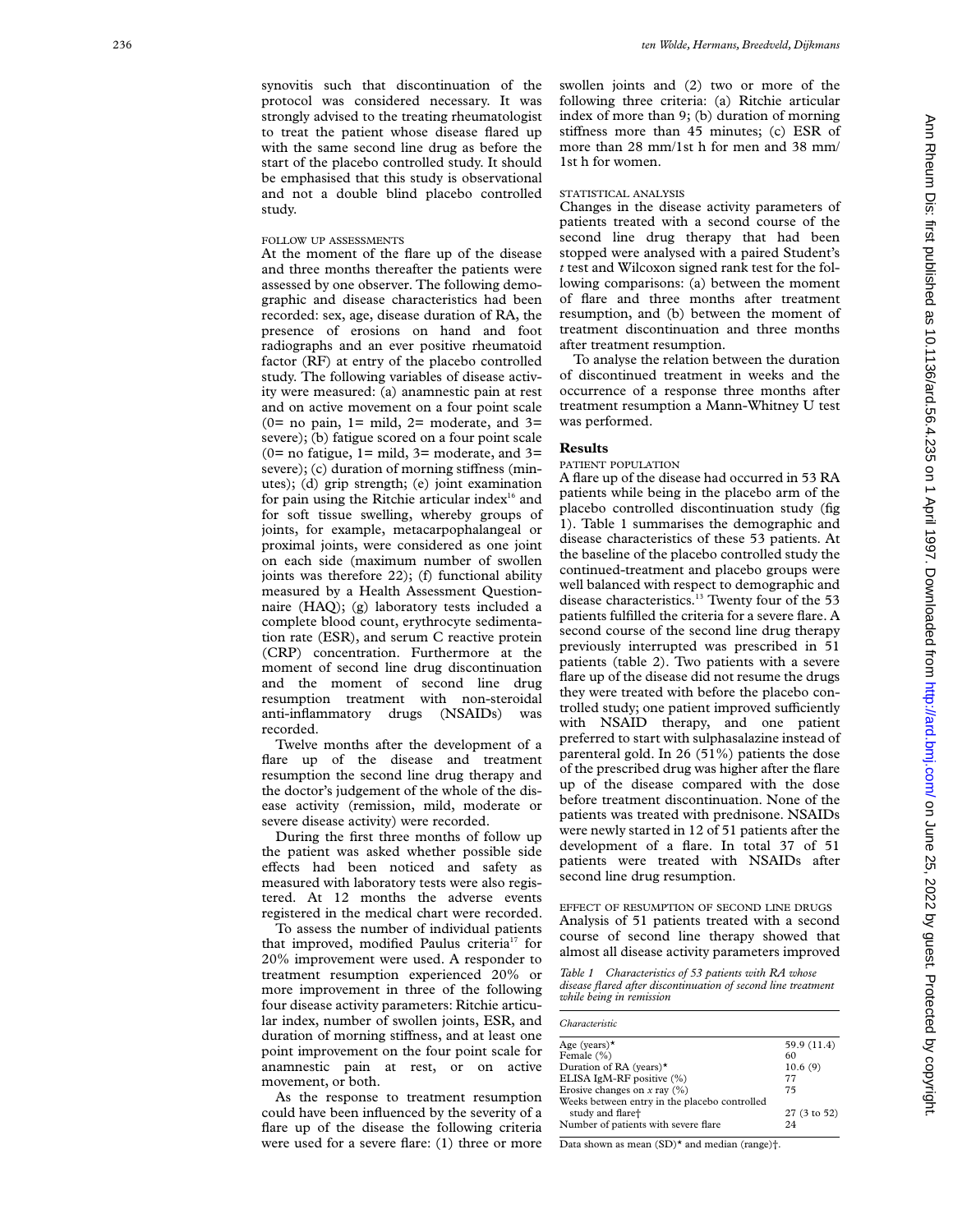*Table 2 Type and dose of treatments of 51 patients with RA who resumed second line drug treatment after discontinuation because of remission*

| Second line drug    | Number of patients | Median dose of resumed treatment (range) |  |  |  |
|---------------------|--------------------|------------------------------------------|--|--|--|
| Chloroquine         | 10                 | 700 (400 to 1400) mg/week                |  |  |  |
| Hydroxy-chloroquine | 15                 | 2800 (1400 to 4200) mg/week              |  |  |  |
| Parenteral gold     | 10                 | 1300 (130 to 2600) mg/year               |  |  |  |
| d-Penicillamine     | 4                  | 250 (250 to 600) mg/day                  |  |  |  |
| Sulphasalazine      | 8                  | 2000 (1500 to 2000) mg/day               |  |  |  |
| Azathioprine        | 2                  | 125 (100 to 150) mg/day                  |  |  |  |
| Methotrexate        | 2                  | 7.5 (7.5 to 7.5) mg/week                 |  |  |  |

significantly within three months (table 3). Comparison of the disease activity parameters at the start of the placebo controlled study, $13$ when the patients fulfilled modified ARA criteria for remission, $15$  with those three months after treatment resumption showed that at that time the patients still showed significantly higher levels of disease activity than at the moment treatment had been stopped (table 3).

According to the 20% response criteria 24 (47%) patients could be designated as responders within three months after treatment resumption. Separate analysis of these 24 responders showed that within three months after treatment resumption 50% of these patients achieved the same level of disease activity parameters as before treatment discontinuation concerning duration of morning stiffness, Ritchie articular score, and number of swollen joints. Only 25% of the responders had achieved the same level of ESR again.

There was no correlation between severity of the flare and the occurrence of a response: 10 (45%) of 22 patients with a severe flare up of the disease and 14 (48%) of 29 patients with a mild flare experienced a response. There was also no relation between the duration of treatment discontinuation and the occurrence of a response three months after treatment resumption. Furthermore there was no difference in the response rate between patients who newly started NSAID therapy together with the resumption of the second line drug and the patients without change in NSAID therapy; six (50%) of 12 patients who



*Figure 1 Flow diagram illustrating patient numbers and percentages at all stages of the placebo controlled treatment discontinuation study13 until the inclusion of 51 patients whose disease flared into the present second line treatment resumption study.*

started NSAIDs and 18 (46%) of 39 patients in whom NSAIDs were either not started or continued.

To assess possible differences in effect of treatment resumption between the different second line drugs the percentages of patients fulfilling 20% response criteria three months after treatment resumption were compared for each drug: (a) antimalarials: 60% (15 of 25), (b) sulphasalazine: 63% (5 of 8), (c) methotrexate: 100% (2 of 2), (d) azathioprine: 50% (1 of 2), (e) parenteral gold: 10% (1 of 10), (f) d-penicillamine: 0% (0 of 4).

# OUTCOME 12 MONTHS AFTER TREATMENT **RESUMPTION**

Twelve months after treatment resumption 46 of 51 patients treated with a second course of second line therapy were still treated with the same drug. In four patients (two taking parenteral gold and two sulphasalazine) the second course was stopped because of lack of efficacy and patients were treated with another kind of second line therapy. One patient with an initial good response to a second course with hydroxychloroquine stopped this drug for unrecorded reasons.

Disease activity 12 months after treatment resumption was judged to be absent in 18 patients (35%), mild in 22 patients (43%), and moderate or severe in 11 patients (22%).

Separate analysis for each kind of second line drug showed that the following percentages of patients regained mild or no disease activity 12 months after treatment resumption: with antimalarials 80%, with parenteral gold 70%, with sulphasalazine 63%, with d-penicillamine 100%, with azathioprine 100%, and with methotrexate 100% of patients.

## ADVERSE EVENTS

Side effects were registered in four patients after treatment resumption; dizziness after resumption of d-penicillamine (n=1) and chloroquine (n=1), dermatitis after resumption of parenteral gold (n=1), and transient thrombocytopenia and anaemia after resumption of d-penicillamine (n=1). None of these side effects has led to treatment discontinuation.

## **Discussion**

The main conclusion of this study is that half of the RA patients whose disease flared up after discontinuation of second line treatment responded within three months after resumption of the second line drug. Half of these responders at three months were back at the disease activity level as before treatment discontinuation. Disease activity one year after treatment resumption was judged to be absent or mild in most of the patients. One year after treatment resumption 90% of the patients persistently used the resumed second line drug. In none of the patients was treatment stopped because of side effects.

Our results are in line with those of a limited number of previous studies, which suggested that a good therapeutical response to a first treatment course predicts a favourable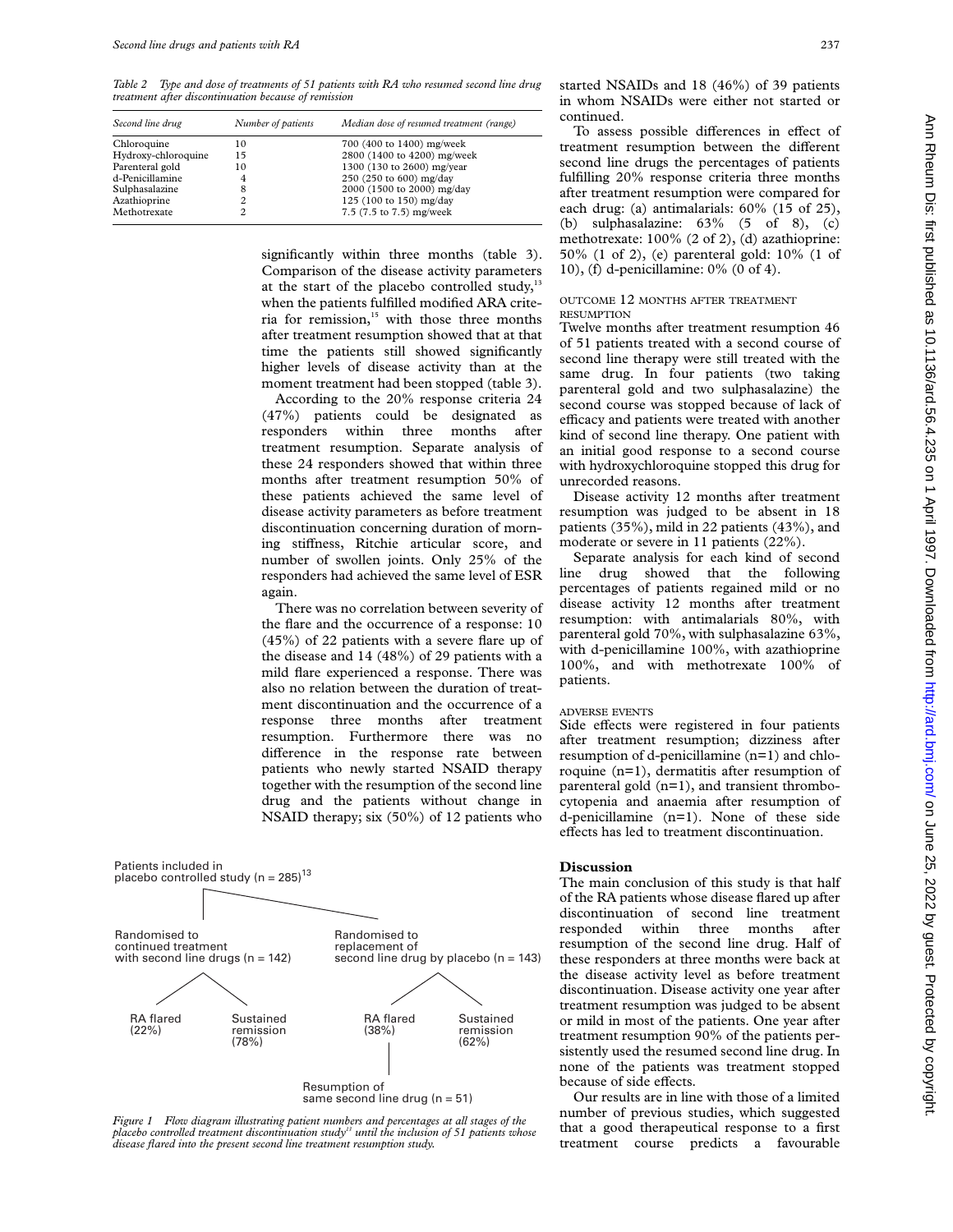| Table 3 Disease activity parameters of 51 patients with RA before discontinuation of second line drug treatment, at the |  |  |  |  |
|-------------------------------------------------------------------------------------------------------------------------|--|--|--|--|
| moment of a recurrence of RA immediately before treatment resumption, and three months after resumption of the same     |  |  |  |  |
| second line drug therapy                                                                                                |  |  |  |  |

| 0.00 |
|------|
|      |
| 0.00 |
| 0.01 |
| 0.00 |
|      |
| 0.00 |
| 0.14 |
| 0.00 |
| 0.00 |
| 0.01 |
| 0.01 |
| 0.07 |
|      |

Data shown as mean (SD). \* p Value of Wilcoxon signed rank test for comparison between parameters measured before<br>treatment discontinuation and three months after treatment resumption. † p Value of Wilcoxon signed rank tes between parameters measured at the time of a flare and three months after treatment resumption.

response to retreatment.<sup>2-47 812</sup> Three of these studies are retrospective studies of a second course of parenteral gold. There is one more retrospective study in which only 36% of the patients who initially were in remission during gold treatment reached this therapeutic goal again with a second course of gold.<sup>11</sup> In the present study the response rates three months after resumption of parenteral gold are also low. However, one year after treatment resumption seven of 10 patients were considered to have mild or no disease activity. These results suggest that the response to a second course with gold is slow but effective. The response to antimalarials, sulphasalazine, azathioprine, and methotrexate seemed to start within three months after treatment resumption. The small numbers of patients in each treatment group, however, made comparisons between subgroups difficult.

The dose of the resumed second line drugs was generally lower than that recommended for patients with active disease. As this is an observational study such action most closely reflects what would happen in daily practice. Possibly the response rate would have been higher when patients were treated with the recommended doses for active disease.

The dilemma as to whether continuation or discontinuation of second line treatment during inactive disease can be advised should be considered with the following points in mind. The risk of side effects is low both for the patients treated with a second course of second line drugs and for the patients receiving long term continued second line therapy.<sup>13</sup> Therefore the issue of side effects seems to play no major part in the decision whether or not to continue a well tolerated drug in a patient with inactive RA. Discontinuation of long term second line therapy in patients with inactive disease is associated with a doubling of the flare rate as compared with continued treatment.<sup>13</sup> The present study shows that most patients whose disease flared up after treatment discontinuation responded to treatment resumption of the second line drug. In addition it should be realised that in the same time period about 20% of patients who continue treatment will also experience a flare. Therefore it may be concluded that the major difference between the two treatment policies

is the fact that a higher percentage of patients who discontinue treatment will experience a period with increased disease activity compared with patients who continue treatment. The significance of such a flare for the long term disease outcome remains uncertain. This disadvantage of drug discontinuation has to be weighed against the positive aspects many patients experience when drug intake as well as the monitoring of side effects can be stopped and that these patients are no longer at risk of the rare serious side effects of second line drugs.

In conclusion, the results of this study show that second line treatment resumption is effective and safe in most RA patients whose disease flared up after treatment discontinuation. Half of the patients fulfilled 20% response criteria within three months after treatment resumption. These findings are helpful in designing a treatment strategy for individual patients with RA who experience a long period with inactive disease during treatment with second line drugs.

Supported by a grant from 'Het Nationaal Reumafonds' of the Netherlands (STAR 91/CR/347)

- 1 de Silva M, Hazleman BL. ong-term azathioprine in rheumatoid arthritis: a double-blind study. Ann Rheum Dis 1981:40:560-3.
- 2 Cade R, Stein G, Pickering M, Schlein E, Spooner G. Low dose, long-term treatment of rheumatoid arthritis with azathioprine. South Med J 1976;69:388-92.
- 3 Ahern MJ, Hall ND, Case K, Maddison PJ. D-penicillamine withdrawal in rheumatoid arthritis. Ann Rheum Dis 1984; 43:213-7.
- Kremer JM, Rynes RI, Bartholomew LE. Severe flare of rheumatoid arthritis after discontinuation of long-term methotrexate therapy. Am J Med 1987;82:781-6.<br>5 Szanto E. Low-dose methotrexate in rheumatoid arthritis:
- 5 Szanto E. Low-dose methotrexate in rheumatoid arthritis:<br>effect and tolerance. Scand J Rheumatol 1986;15:97-102.<br>6 Kean WF, Anastassiades TP. Long term chrysotherapy:
- incidence of toxicity and efficacy during sequential time<br>periods. Arthritis Rheum 1979;22:495-501.
- 7 Sagransky DM, Greenwald RA. Efficacy and toxicity of retreatment with gold salts: a retrospective review of 25 cases. J Rheumatol 1980;7:474-8.
- 8 Bagnall AW. The value of chloroquine in rheumatoid disease: a four-year study of continuous therapy. Can Med Assoc J 1957;77:182-94.
- 9 Jones E, Jones JV, Woodbury JF. Response to sulfasalazine in
- rheumatoid arthritis: life table analysis of a 5-year followup. J Rheumatol 1991;18:195-8. 10 Hoh KF, Dwosh IL, Ford PM, Anastassiades TP, Kelly HG. Drug-related disease remissions in rheumatoid arthritis. Arthritis Rheum 1981;24(suppl 72):86.
- 11 Evers AE, Sundstrom WR. Second course gold therapy in the treatment of rheumatoid arthritis. Arthritis Rheum 1983;26:1071-5.
- 12 Klinkhoff AV, Teufel A. The second course of gold. J Rheumatol 1995;22:1655-66.